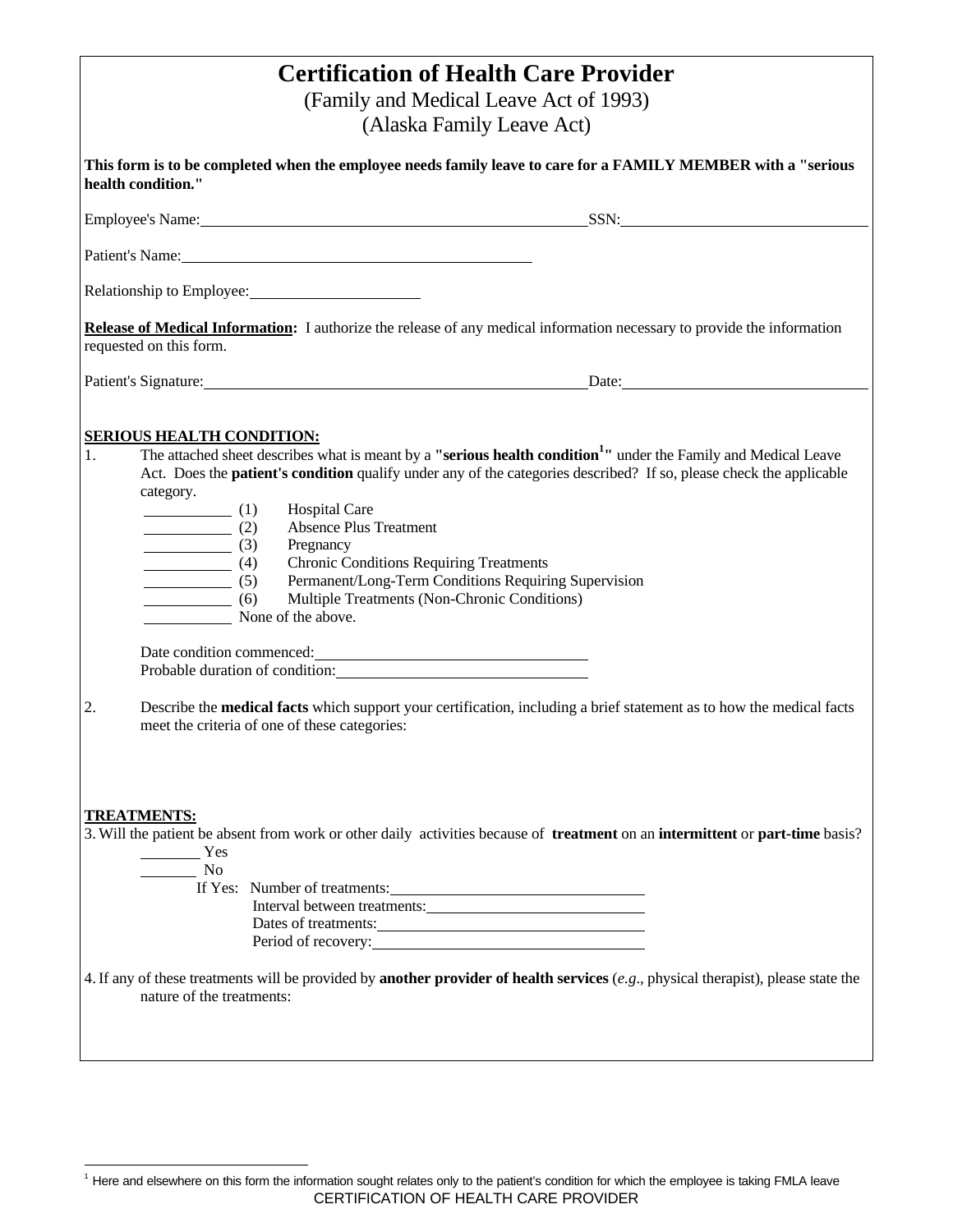|           | If a regimen of continuing treatment by the patient is required under your supervision, provide a general description<br>of such regimen $(e.g.,$ prescription drugs, physical therapy requiring special equipment):                                                                                                                                                                                                 |                                                                                                                                  |                                                                                                                                 |  |
|-----------|----------------------------------------------------------------------------------------------------------------------------------------------------------------------------------------------------------------------------------------------------------------------------------------------------------------------------------------------------------------------------------------------------------------------|----------------------------------------------------------------------------------------------------------------------------------|---------------------------------------------------------------------------------------------------------------------------------|--|
|           |                                                                                                                                                                                                                                                                                                                                                                                                                      |                                                                                                                                  |                                                                                                                                 |  |
|           | <b>INCAPACITY:</b>                                                                                                                                                                                                                                                                                                                                                                                                   |                                                                                                                                  |                                                                                                                                 |  |
|           | 6. Is the patient <b>presently incapacitated</b> <sup>2</sup> ?                                                                                                                                                                                                                                                                                                                                                      |                                                                                                                                  |                                                                                                                                 |  |
|           | $\frac{1}{\sqrt{1-\frac{1}{2}}\sqrt{1-\frac{1}{2}}\sqrt{1-\frac{1}{2}}\sqrt{1-\frac{1}{2}}\sqrt{1-\frac{1}{2}}\sqrt{1-\frac{1}{2}}\sqrt{1-\frac{1}{2}}\sqrt{1-\frac{1}{2}}\sqrt{1-\frac{1}{2}}\sqrt{1-\frac{1}{2}}\sqrt{1-\frac{1}{2}}\sqrt{1-\frac{1}{2}}\sqrt{1-\frac{1}{2}}\sqrt{1-\frac{1}{2}}\sqrt{1-\frac{1}{2}}\sqrt{1-\frac{1}{2}}\sqrt{1-\frac{1}{2}}\sqrt{1-\frac{1}{2}}\sqrt{1-\frac{1}{2}}\sqrt{1-\frac$ |                                                                                                                                  |                                                                                                                                 |  |
|           | $\frac{1}{\sqrt{1-\frac{1}{2}}}\text{No}$                                                                                                                                                                                                                                                                                                                                                                            |                                                                                                                                  |                                                                                                                                 |  |
|           |                                                                                                                                                                                                                                                                                                                                                                                                                      | 7. If the condition is a chronic condition (condition #4) or pregnancy, are episodes of incapacity likely?                       |                                                                                                                                 |  |
|           | Yes                                                                                                                                                                                                                                                                                                                                                                                                                  |                                                                                                                                  |                                                                                                                                 |  |
|           | $\frac{1}{\sqrt{1-\frac{1}{2}}}\text{No}$                                                                                                                                                                                                                                                                                                                                                                            |                                                                                                                                  |                                                                                                                                 |  |
|           |                                                                                                                                                                                                                                                                                                                                                                                                                      |                                                                                                                                  |                                                                                                                                 |  |
|           |                                                                                                                                                                                                                                                                                                                                                                                                                      | If yes, give the probable frequency of episodes:                                                                                 |                                                                                                                                 |  |
|           | <b>CARE PROVIDED:</b>                                                                                                                                                                                                                                                                                                                                                                                                |                                                                                                                                  |                                                                                                                                 |  |
|           |                                                                                                                                                                                                                                                                                                                                                                                                                      | 8. Does the patient require assistance for basic medical or personal needs or safety, or for transportation?                     |                                                                                                                                 |  |
|           | $\frac{1}{1}$ Yes                                                                                                                                                                                                                                                                                                                                                                                                    |                                                                                                                                  |                                                                                                                                 |  |
|           | $\frac{1}{\sqrt{1-\frac{1}{2}}}\sqrt{1-\frac{1}{2}}$                                                                                                                                                                                                                                                                                                                                                                 |                                                                                                                                  |                                                                                                                                 |  |
|           |                                                                                                                                                                                                                                                                                                                                                                                                                      |                                                                                                                                  |                                                                                                                                 |  |
|           |                                                                                                                                                                                                                                                                                                                                                                                                                      | 9. Would the employee's presence to provide <b>psychological comfort</b> be beneficial to the patient or assist in the patient's |                                                                                                                                 |  |
|           | recovery?                                                                                                                                                                                                                                                                                                                                                                                                            |                                                                                                                                  |                                                                                                                                 |  |
|           | $T$ es                                                                                                                                                                                                                                                                                                                                                                                                               |                                                                                                                                  |                                                                                                                                 |  |
|           | $\frac{1}{\sqrt{1-\frac{1}{2}}}\sqrt{1-\frac{1}{2}}$                                                                                                                                                                                                                                                                                                                                                                 |                                                                                                                                  |                                                                                                                                 |  |
|           |                                                                                                                                                                                                                                                                                                                                                                                                                      |                                                                                                                                  |                                                                                                                                 |  |
|           |                                                                                                                                                                                                                                                                                                                                                                                                                      |                                                                                                                                  |                                                                                                                                 |  |
|           |                                                                                                                                                                                                                                                                                                                                                                                                                      |                                                                                                                                  |                                                                                                                                 |  |
|           | (Signature of Health Care Provider)                                                                                                                                                                                                                                                                                                                                                                                  | (Type of Practice)                                                                                                               | (Date)                                                                                                                          |  |
|           |                                                                                                                                                                                                                                                                                                                                                                                                                      |                                                                                                                                  |                                                                                                                                 |  |
| (Address) |                                                                                                                                                                                                                                                                                                                                                                                                                      |                                                                                                                                  | (Telephone Number)                                                                                                              |  |
|           |                                                                                                                                                                                                                                                                                                                                                                                                                      | To be completed by the EMPLOYEE needing family leave to care for a family member:                                                |                                                                                                                                 |  |
|           |                                                                                                                                                                                                                                                                                                                                                                                                                      |                                                                                                                                  |                                                                                                                                 |  |
|           |                                                                                                                                                                                                                                                                                                                                                                                                                      |                                                                                                                                  | State the care you will provide and an estimate of the period during which care will be provided. Attach a proposed schedule if |  |
|           |                                                                                                                                                                                                                                                                                                                                                                                                                      | leave is to be taken intermittently or if it will be necessary for you to work less than a full schedule.                        |                                                                                                                                 |  |
|           |                                                                                                                                                                                                                                                                                                                                                                                                                      |                                                                                                                                  |                                                                                                                                 |  |
|           |                                                                                                                                                                                                                                                                                                                                                                                                                      |                                                                                                                                  |                                                                                                                                 |  |
|           |                                                                                                                                                                                                                                                                                                                                                                                                                      |                                                                                                                                  |                                                                                                                                 |  |
|           |                                                                                                                                                                                                                                                                                                                                                                                                                      |                                                                                                                                  |                                                                                                                                 |  |
|           |                                                                                                                                                                                                                                                                                                                                                                                                                      |                                                                                                                                  |                                                                                                                                 |  |
|           |                                                                                                                                                                                                                                                                                                                                                                                                                      |                                                                                                                                  |                                                                                                                                 |  |
|           |                                                                                                                                                                                                                                                                                                                                                                                                                      |                                                                                                                                  |                                                                                                                                 |  |
|           |                                                                                                                                                                                                                                                                                                                                                                                                                      |                                                                                                                                  |                                                                                                                                 |  |
|           |                                                                                                                                                                                                                                                                                                                                                                                                                      |                                                                                                                                  |                                                                                                                                 |  |
|           |                                                                                                                                                                                                                                                                                                                                                                                                                      |                                                                                                                                  |                                                                                                                                 |  |
|           | (Employee Signature)                                                                                                                                                                                                                                                                                                                                                                                                 | (Date)                                                                                                                           |                                                                                                                                 |  |

 2 **Incapacity**, for purposes of FMLA, is defined to mean the inability to work, attend school or perform other regular daily activities due to the serious health condition, treatment therefor, or recovery therefrom.